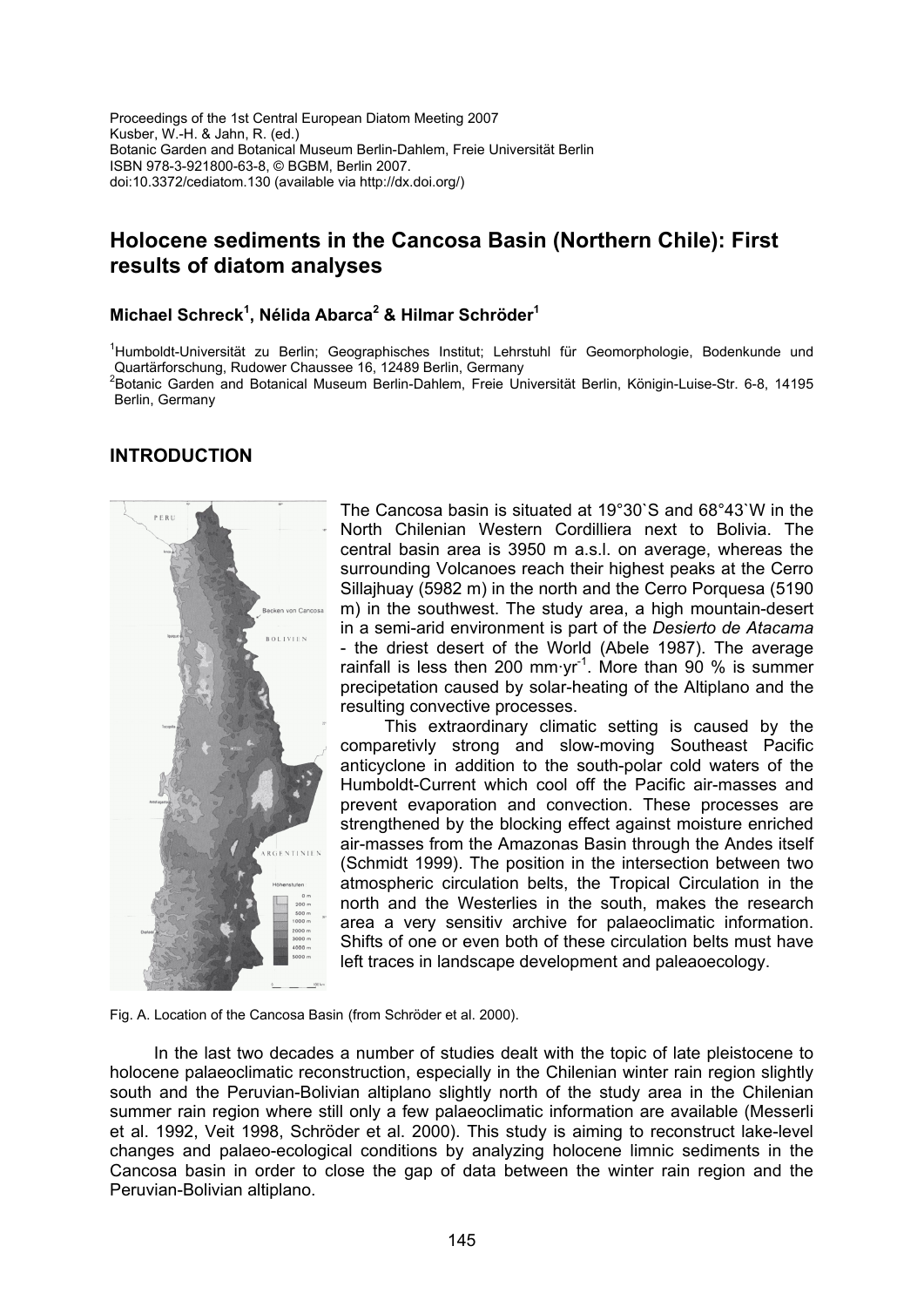### **MATERIAL & METHODS**

Sedimentary and micropalaeontological studies of the lacustrine deposits feature a detailed reconstruction of the sedimentational environment in the basin and the essential paleohydrological changes in these present day semiarid region. Lithostratigraphic and diatom analyses were carried out in two, so far not correlated stratigraphic sections in the former lacustrin system.

The outcrop "C1" located in the Rio Ocacucho valley is representing the northern marginal area of the ancient lake. The core of "C1" was taken at the base of the natural outcrop to reach the initial lacustrine deposites. So far undated organic rich material should provide information about timing and beginning of the lake accumulation. The core "CII" is from the deepest site of the basin next to the recent discharge. Here, the Rio Ocacucho and the Rio Saccaya unite to the Rio Cancosa which drained the complete basin.

Sedimentological analyses of grain size distribution, loss on ignition and the carbonate content according to Tucker (1996) were carried out to specify the sedimentational conditions of these deposites. The geochemical element distribution of aluminium, manganese, sulfur and iron was analysed by ICP-OES to identify paleaosoils or peat. The dithionit/oxalat iron ratio ( $Fe<sub>0</sub>/Fe<sub>0</sub>$ ) was calcuated to proof the intensity of weathering processes and the pedogentic development in the sediments.

In addition, diatom analyses were carried out to underline and specify the results of the sedimentary record. The identification is based on Krammer & Lange-Bertalot (1986, 1988, 1991a, b), Krammer (2000), Rumrich et al. (2000), Metzeltin & Lange-Bertalot (1998), Metzeltin et al. (2005). Photomicrographs of diatoms were taken from each slide, these were identified and arranged to lay out a guide for counting. All species encountered in a number of transects across the prepared slides were identified and counted, until a minimum of 350 valves had been scored.The relative proportions of the species groups are used to determine the water quality. Classification of each species into ecological species groups were done according to Krammer & Lange-Betalot (1986 - 1991) and van Dam et al. (1994). The relative frequency of each taxon in each sample was calculated after the countings were completed. Diatom diversity H´ (Shannon diversity index) and evenness were calculated from the densities of the algae components according to Tremp (2005).

#### **RESULTS**

The grain-size distribution of "C1" is almost continuous with a maximum in the silt fraction (Fig. B). The high clay content and the restriction of grainsize < 2 mm indicate an innerlacustrine location at the time of sedimentation. This is underlined by sediment-statistical evaluation. Only the stratas S3, S6, S12 and S32 of the outcrop show deposition of coarser material. They are enriched in aluminium and sulfur. The sedimentological record also point at a discontinuous change of lacustrine sediments with organic-rich depositions. The values of organic matter suggest even half-bog conditions in some stratas (Fig. C). These interbedded strata are interpreted as a variety of lake-level fluctuations, deepening vs. shallowing with temporary aggradation events. There is a good correlation between decreasing grain-size and increasing organic matter which points to a low-energetic sedimentary environment. The first results of the ICP-OES analyses and the  $Fe<sub>d</sub>/Fe<sub>o</sub>$  ratio shows a peak in S12 which correlates with a high organic content.



**Fig. B.** grainsize distribution in "C1". **Fig. C.** Content of organic matter in "C1".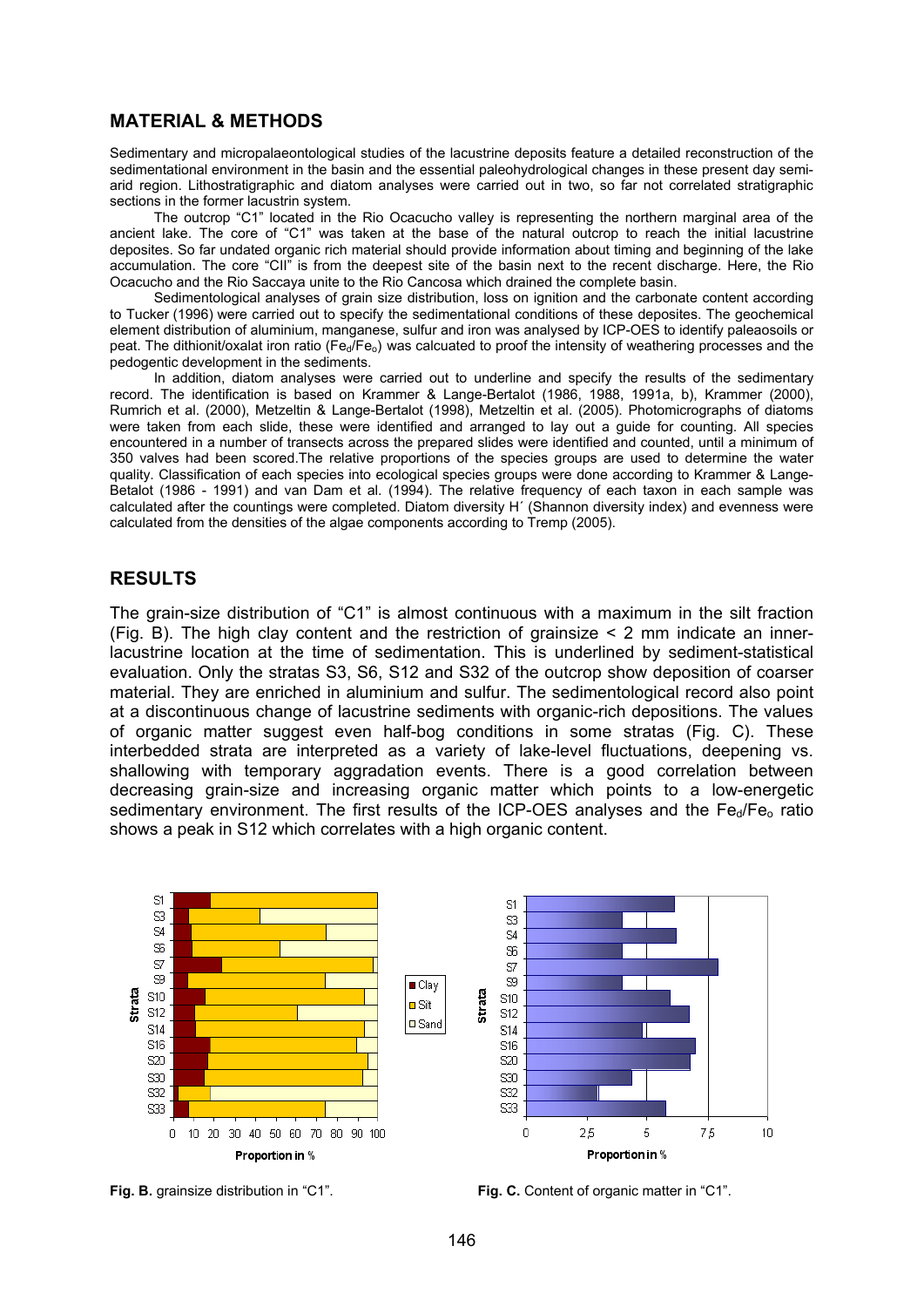So far 10 samples of the "C1" section were analysed and a total of 98 taxa identified. *Achnanthes lanceolata* (Bréb.) Grunow, *Fragilaria capucina* Desm., *Naviculadicta chilensis* (Krasske) Lange-Bert., *Nitzschia palea* (Kütz.) W.Sm., *Luticola mutica* (Kütz.) D.G.Mann, and *Nitzschia chungara* U.Rumrich & Lange-Bert. were counted in every slide. *Achnanthes lanceolata* is the most abundant taxon throughout the sedimentological sequence followed by *Fragilaria capucina* and the endemic *Naviculadicta chilensis*. Seven other taxa were counted in 80 % of the samples, while *Fragilaria construens* f. *exigua* (W.Sm.) Hust. reaches abundances of about 20 % in stratas S3 and S4 which are the highest throughout the whole sedimentary record. Abundances of the most characteristic species are shown in Fig. E. 13 of the identified species (13.3 %) are currently known from the Andes only, e.g. *Nitzschia chungara*, *Pinnularia altiplanensis* Lange-Bert., Krammer & U.Rumrich and *Navicula lauca* U.Rumrich & Lange-Bertalot. Only few information is available about their ecological preferences which aggravates paleao-ecological interpretations. 87.6 % of the diatoms are well known cosmopolitan taxa from the Northern Hemisphere.

The samples of "C1" are dominated by mostly periphytic species. In samples with high organic content aerophilic species like *Hantzschia amphioxys* (Ehrenb.) Grunow and *Luticola mutica* have high abundances. The Shannon diversity index, calculated for every sample, shows only slight variability throughout the complete section (Fig. D). Only Stratas 3 and 4 reach a diversity of less than 3 %.





**Fig. D.** Diatom-Diversity in "C1" **Fig. E.** Abundance of most charakteristic taxa in "C1" – average of all counted samples

## **DISCUSSION**

The sedimentary record represents relative stable inner-lacustrine sedimentary conditions throughout the whole limnic deposition. Only stratas S3, S6, S12 and S32 show a more marginal lake setup. The correlation between grain size and content of aluminium and sulfur in these stratas is interpreted as changes in erosion and entry from the surrounding area and indicate a fluvial impact on the deposits. The high percentage of sand in S32 is interpreted as a single high run-off event and clearly shows fluvial effects on the lacustrine sytem. This is underlined by the distribution of aluminium and sulfur which are reaching peaks in S32 and the low organic content. The  $Fe<sub>d</sub>/Fe<sub>o</sub>$  ratio and the high organic content gives evidences for a intensive aggradation event with inicial soil development in S12.

The high abundance of periphytic diatoms suggests the dominance of a low energy sedimentary environment and underlines the results of the grain size analysis but even in times when sediments suggest open water conditions, the lake was shallow. *Fragilaria*dominated biofacies (*Fragilaria capucina*, *Fragilaria construens* (Ehrenb.) Grunow, *Fragilaria pinnata* Ehrenb.*, Fragilaria inflata* (Heiden) Hust.) as well as the absence of planktonic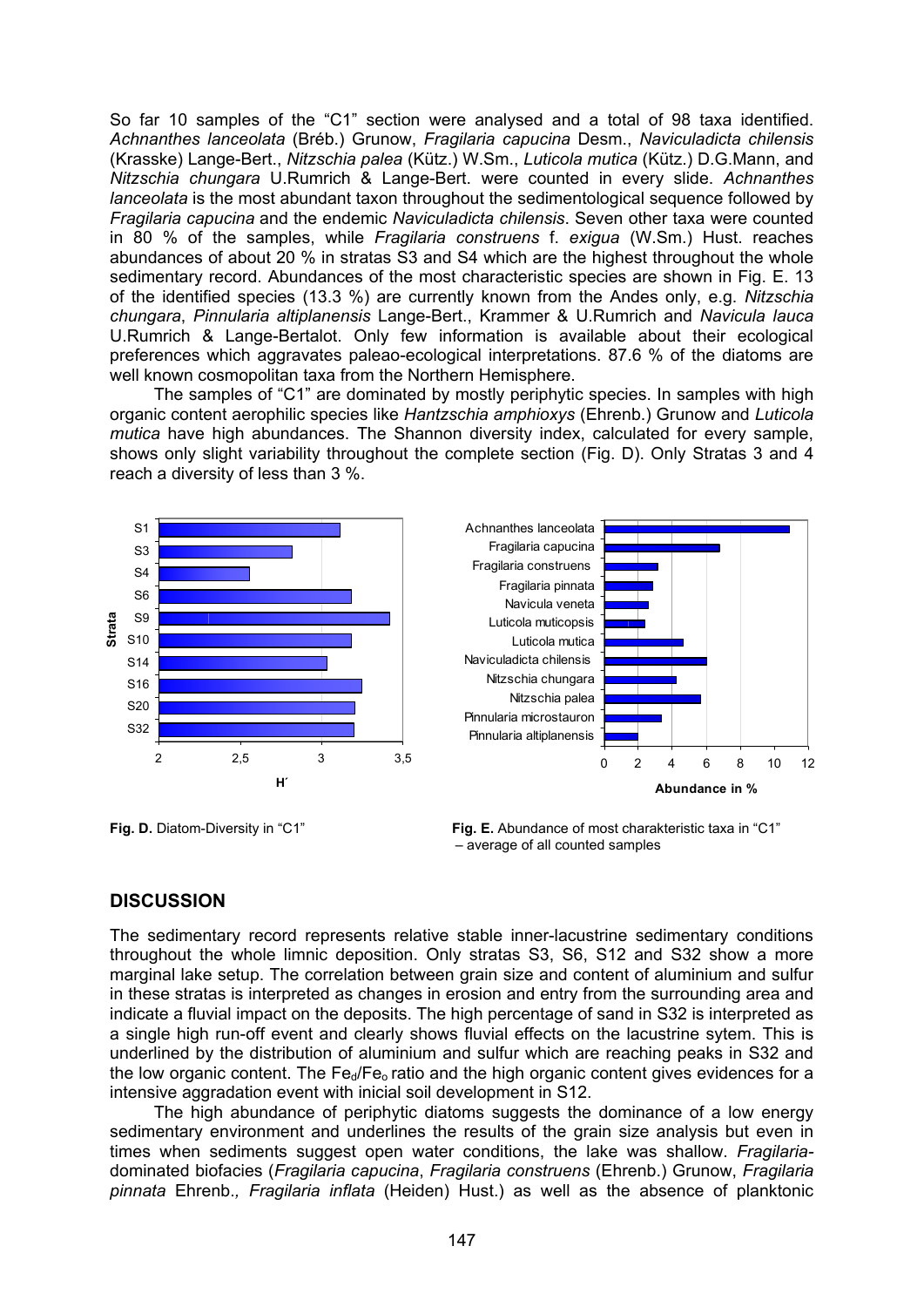diatoms, point to the predominance of shallow lacustrine conditions only a few metres in depth. The proportion of epiphytes indicates palustine conditions with an abundance of macrophytes. The most abundant species, *Achnanthes lanceolata,* is a widespread, periphytic taxon with ecological focus on circumneutral, eutrophic waters with only little salinity (van Dam et al. 1994).

Aerophilic species like *Hantzschia amphioxys*, *Luticola mutica* and *Pinnularia divergentissima* (Grunow) Cleve in samples with high organic content also indicate palustrine conditions with changes in moisture. There seems to be a correlation between content of organic matter,  $Fe<sub>d</sub>/Fe<sub>o</sub>$  ratio and abundance of aerophilic taxa which points to complete aggradation of the lacustrine system (e.g. S12). But this has to be proven further.

The stratas S3 and S4 are exeptions. Lower diversity here is caused by the massiv appearance of *Fragilaria construens* f. *exigua*. Together with the planktonic *Surirella tenera* W.Greg. this could be an evidence for a greater water colum at that time.

The high abundance of eutrophic taxa like *Fragilaria capucina* var*. vaucheriae* (Kütz.) Lange-Bert., *Fragilaria capucina* var*. perminuta* (Grunow) Lange-Bert. and *Nitzschia palea* in some strata may be caused by the influence of the surrounding volcanic material. Other stratas are dominated by more meso- to oligotrophic taxa which maybe showing a decrease in volcanic activity. The relation and correlation between volcanic activity (with focus on sulfur and sulfate) and the change of eutrophic to oligotrophic conditions implied by diatom composition has to be studied further.



**Fig. F.** Most charakteristic taxa of the "C1" section. – 1. *Pinnularia microstauron* (Ehrenb.) Cleve. – 2. *Pinnularia altiplanensis* Lange-Bert., Krammer & U.Rumrich. – 3. *Naviculadicta chilensis* (Krasske) Lange-Bert. – 4. *Nitzschia chungara* U.Rumrich & Lange-Bert. – 5. *Nitzschia palea* (Kütz.) W.Sm. – 6. *Fragilaria construens* f. *exigua* (W.Sm.) Hust. – 7. *Fragilaria capucina* Desm. – 8. *Luticola mutica* (Kütz.) D.G.Mann. – 9. *Luticola muticopsis* (Van Heurck) D.G.Mann. – 10. *Navicula lauca* U.Rumrich & Lange-Bert. – 11. *Achnanthes lanceolata* (Bréb.) Grunow.